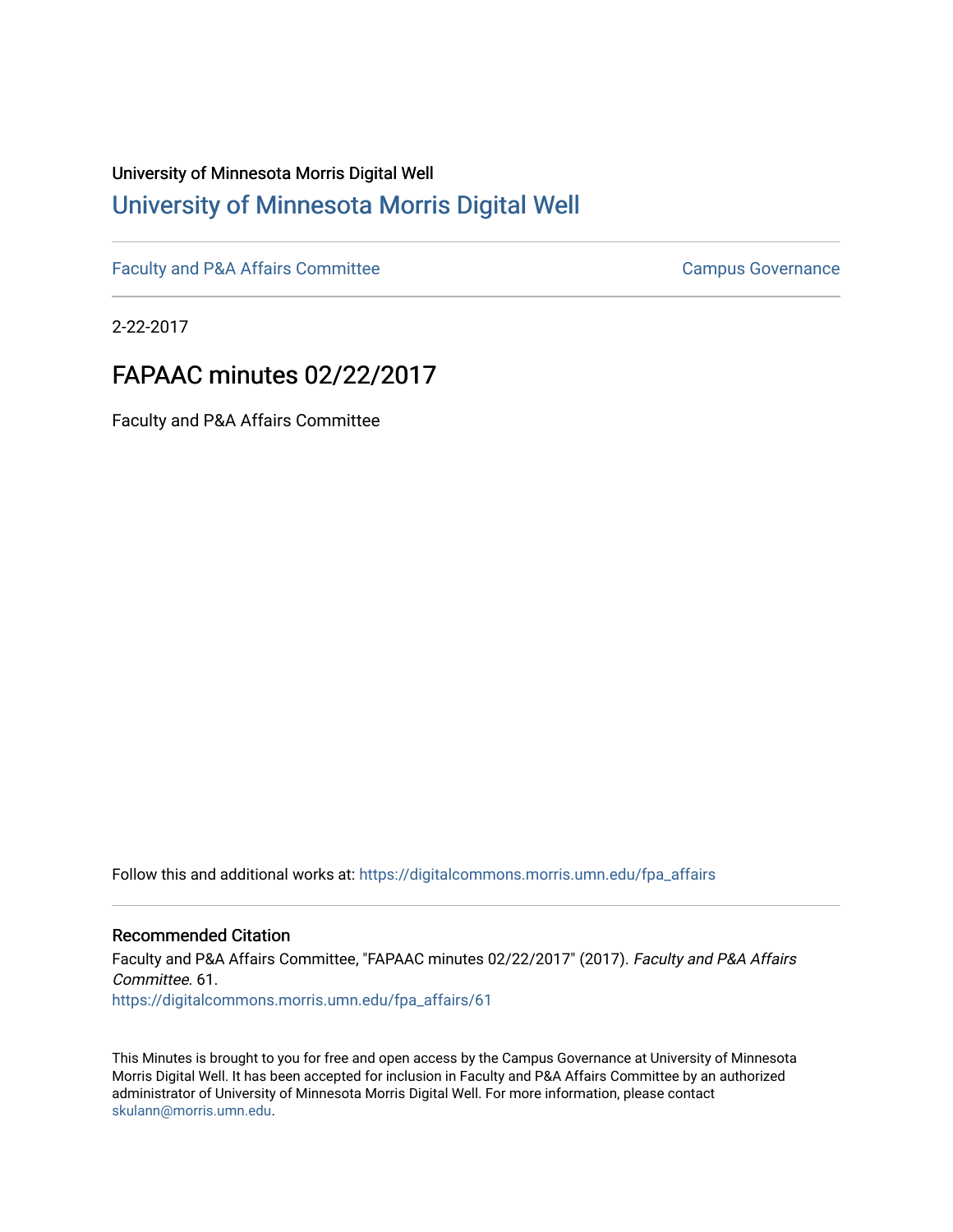Faculty P & A Affairs Committee Meeting Minutes Wednesday, February 22, 2017 Prairie Lounge, 3:30 – 4:30 p.m.

Present: Chlene Anderson, Julia Dabbs, Kiel Harell, Gordon McIntosh, Peh Ng, Kerri Barnstuble, Bibhudutta Panda. Melissa Vangsness and David Ericksen were absent.

Minutes from the 1/25/17 meeting were reviewed with corrections noted and approved. The revised minutes will be sent out to all of the committee and posted to the digital well.

#### **Old Business**

I. Subcommittee reports

A. Salary Survey: The sub-committee continued discussion on the resolution to balance the FY18 budget without freezing the salaries for Faculty and  $P \& A$ . The following resolution was discussed, voted on and unanimously approved by the Faculty and P & A Affairs Committee:

The UMM Faculty and P&A Affairs Committee strongly encourages the UMM Finance Committee and the UMM Administration to balance the FY 2018 budget without freezing the salary for Faculty and P&A.

**Background and Rationale**: For many years faculty salaries at UMM have lagged behind those at other University of Minnesota campuses as well as at peer institutions (both our peer comparison group and our aspirational group; see http://reports.morris.umn.edu/ComparisonGroup.php). Efforts to narrow that gap have been an important signal that the administration is committed to top quality instruction and scholarship on campus through recruiting and retaining the best possible faculty. Indeed, this is the third academic year that the UMM Administration has made concerted efforts to infuse additional dollars to the faculty salary pool. At the December 14, 2016 UMM Community Meeting hosted by Chancellor Emeritus J. Johnson, one possibility to address the challenges for the FY 2018 budget was "no salary increase" for Faculty and P&A. Since we are currently in the third year of a nominal salary infusion, a salary freeze in FY 18 would undo the efforts of UMM's commitment and would seriously damage faculty morale, recruitment, and retention.

We want to make it known to campus governance that if UMM has a salary freeze for FY 18 we are setting back 3 years of efforts to infuse the salary money. J Dabbs and C Anderson will send resolution to the Finance and Steering committee's chairs asking them to share with their committees as soon as possible. P Ng will speak at campus assembly as a member of the salary survey subcommittee and read the statement from FacPaac so that everyone is aware of our position.

Salary Survey sub-committee met on February 15th. The AAUP salary data is not released until April. For now, the subcommittee will work on the introduction sections. A draft of the salary survey introduction will be emailed to the committee to review before the next committee meeting.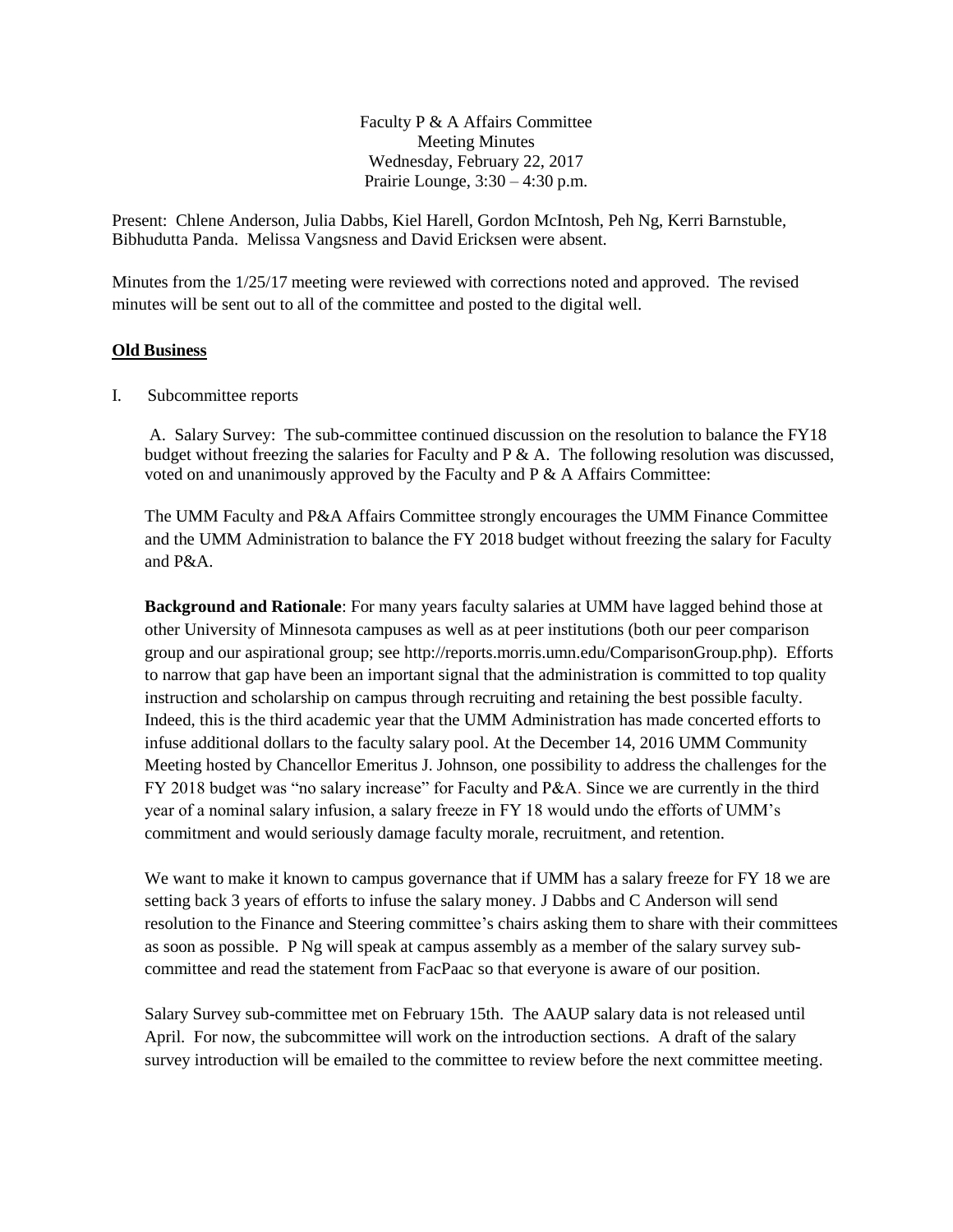B. Workload: The sub-committee incorporated the input from the last committee meeting and created the Google survey: "Survey of Faculty Involvement with Undergraduate Research," thanks to C Anderson's help. This was emailed to the committee and some have completed the survey. J Dabbs will send the survey out to FACPA this week via email with a deadline of March 10, 2017. C Anderson will provide a reminder to complete the survey at Campus Assembly on March 1, 2017. It takes approximately 5 minutes to complete.

G McIntosh reported he received the following response from A Kildegaard, Social Science Division Chair on workload issues as they pertain to undergraduate research. "'Teaching' is not limited to classroom instruction. It includes other forms of communicating knowledge to students, such as supervising, mentoring, or advising students individually or in groups.

In practice, without some evidence of direct mentorship (URS students, MAPs, UROPs, grantfunded mentorships, Minority mentorships, co-authored publications or conference papers, etc.) I can't evaluate someone as "superior" or even "strong" on the teaching criterion (unless there is some compelling extenuating circumstance). I ask about it in annual reviews of all faculty, and I (along with the rest of my division) make a point of the importance of this work to tenuretracking assistant professors."

II. The following statement was drafted by J Dabbs and approved by FacPaac on the need to reinstate the Faculty Center for Learning and Teaching (FCLT):

"Based on issues that have come before the Faculty & P & A Affairs Committee in the past two years, we would strongly encourage the administration to consider re-instating the Faculty Center for Learning & Teaching (FCLT). We currently have space and materials dedicated to faculty teaching in Briggs Library; yet what is needed is a consistent faculty presence to allow for interactions, advice, and observations in a more timely and regular way than what is currently possible with David Langley's visits to UMM. The FCLT provided a "safe haven" for faculty to talk with a colleague outside of their discipline or division concerning matters affecting teaching and evaluation, and with our increasing number of tenure-track faculty, it would seem to be an excellent time to re-evaluate making the Center a viable part of our campus community."

J Dabbs will send the statement to Tracy Otten, chair of the Faculty Development Committee first, to see if they want to endorse: after we hear from them, it will be sent to the Dean and copied to the Chancellor.

### **New Business**

The committee intends to have both the salary survey and workload survey completed and distributed by the end of the semester.

Next meetings:

Wednesday Mar 29, 2017, 9:00am – 10:00am, *Prairie Lounge*